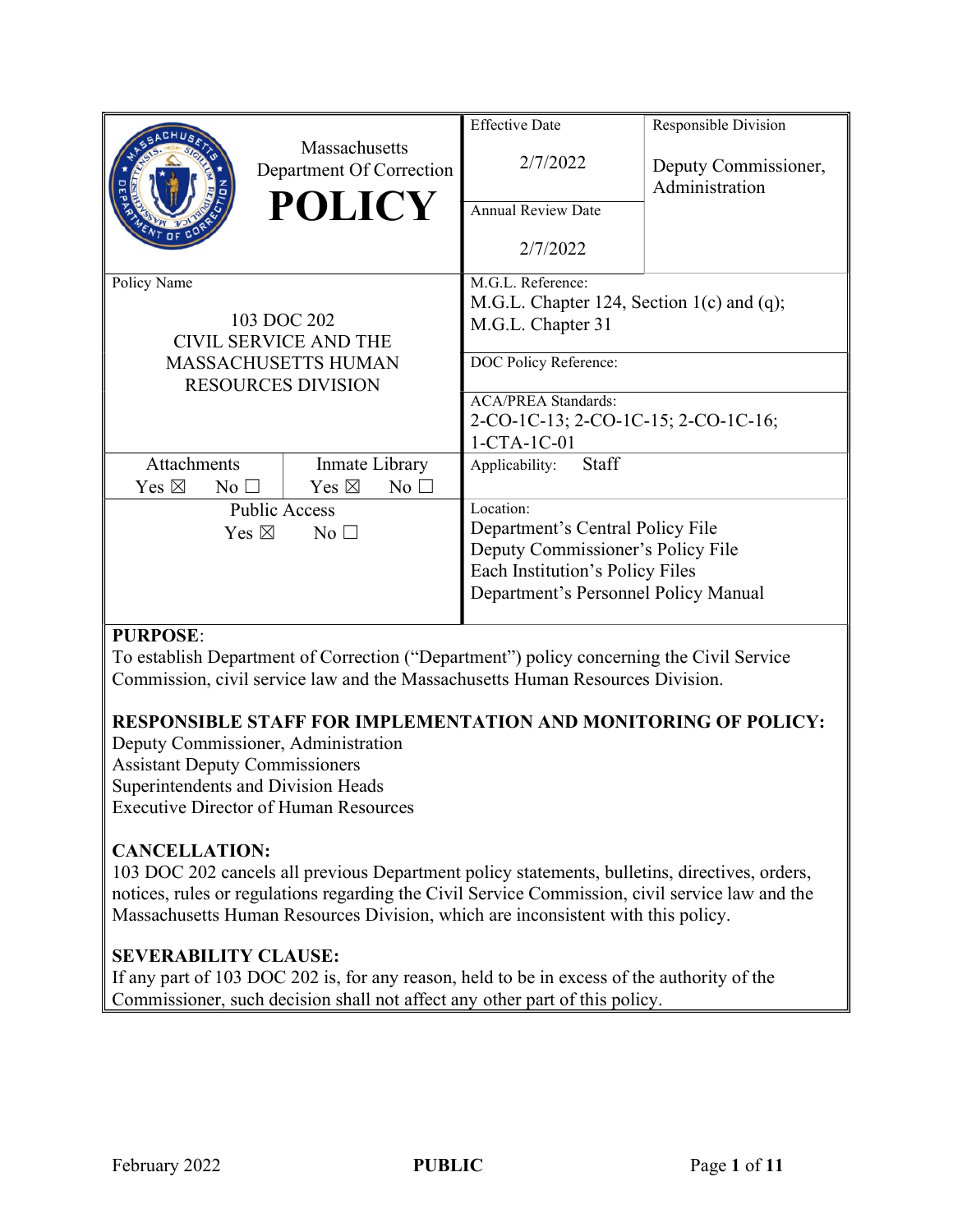# TABLE OF CONTENTS

| 202.01 | Definitions                                | 3 |
|--------|--------------------------------------------|---|
| 202.02 | The Commonwealth's Civil Service Law       | 3 |
| 202.03 | The Massachusetts Human Resources Division | 3 |
| 202.04 | The Civil Service Commission               | 4 |
| 202.05 | Civil Service Examinations                 | 4 |
| 202.06 | The Examination Process                    | 6 |
| 202.07 | The Certification Process                  | 8 |
| 202.08 | <b>Probationary Periods</b>                | 8 |
| 202.09 | <b>Veterans Preference</b>                 | 9 |

# **ATTACHMENTS**

|  | Attachment #1 Request for Waiver of Examination Fee |  |
|--|-----------------------------------------------------|--|
|--|-----------------------------------------------------|--|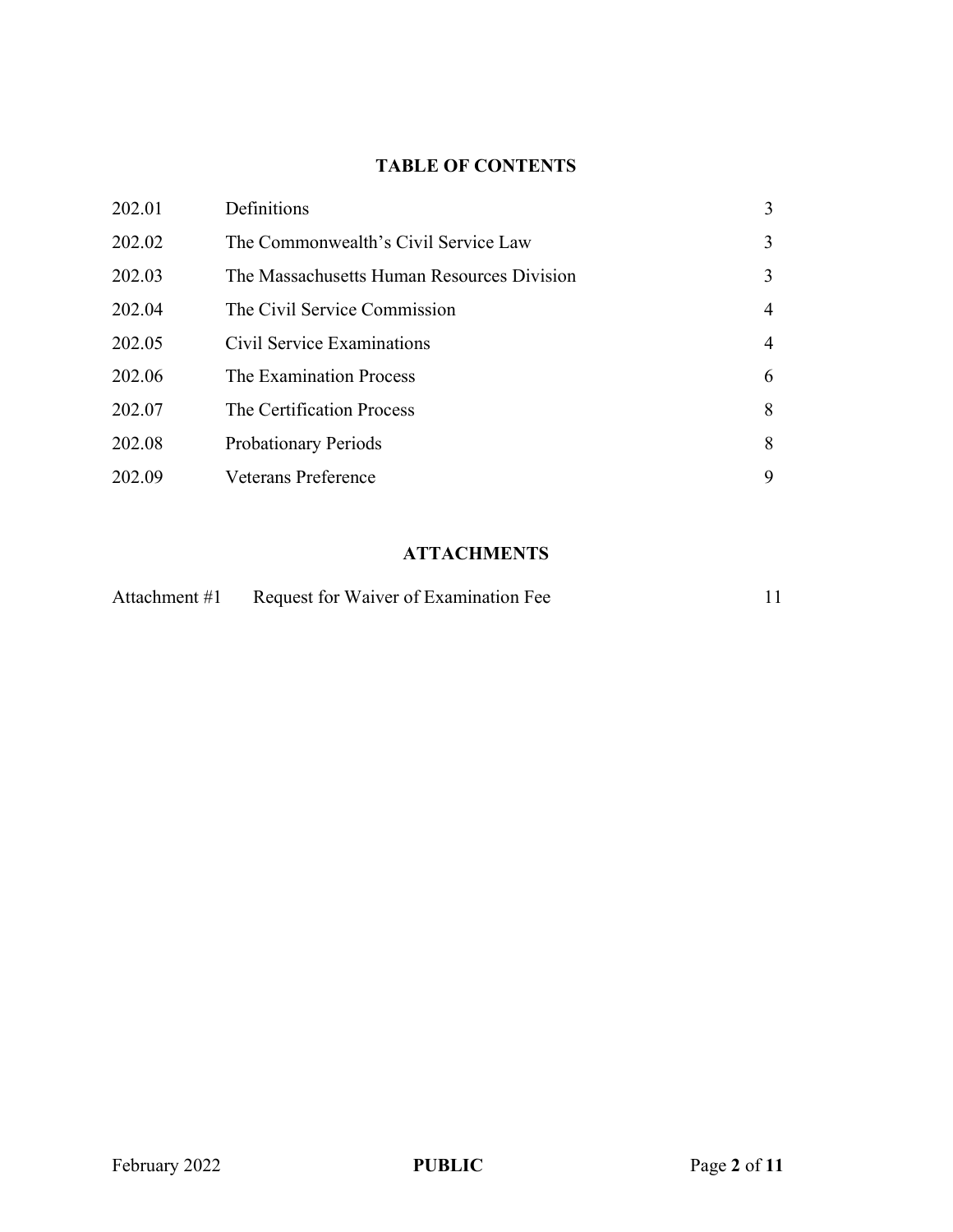#### 202.01 DEFINITIONS

Appointing Authority: Any person, board or commission with power to appoint or employ personnel in civil service positions.

Civil Service Position: An office or position, appointment to which is subject to the requirement of civil service law (M.G.L. Chapter 31) and rules.

#### Probationary Period:

- a. Period of time a new or rehired bargaining unit employee must be employed, as specified in the various collective bargaining agreements or applicable laws, before he/she/they may file a grievance challenging disciplinary action taken against him/her/them.
- b. The period of time that a promoted employee must serve in the grade to which he/she/they has been promoted, as specified in the various collective bargaining agreements, during which he/she/they may be returned to his/her/their previous job title without recourse to the grievance procedure.

Tenured Employee: A civil service employee who is employed following (1) an original appointment to a position on a permanent basis and the actual performance of the duties of such position for the probationary period required by law or (2), a promotional appointment on a permanent basis.

Veteran: As defined in M.G.L. Chapter 4, Section 7, Clause 43, as amended by the Acts of 2005, Chapter 130.

#### 202.02 THE COMMONWEALTH'S CIVIL SERVICE LAW

M.G.L. Chapter 31 is the Commonwealth's civil service law. This statute mandates that the Department operate its personnel system in accordance with "basic merit principles."

#### 202.03 THE MASSACHUSETTS HUMAN RESOURCES DIVISION

- 1. The Massachusetts Human Resources Division (HRD) is the state agency charged with the responsibility of administering, enforcing and complying with civil service law and decisions of the Civil Service Commission.
- 2. The HRD is directed by a Personnel Administrator, who is appointed by the Secretary for Administration and Finance, with the prior written approval of the Governor, from a list of three (3) names submitted by the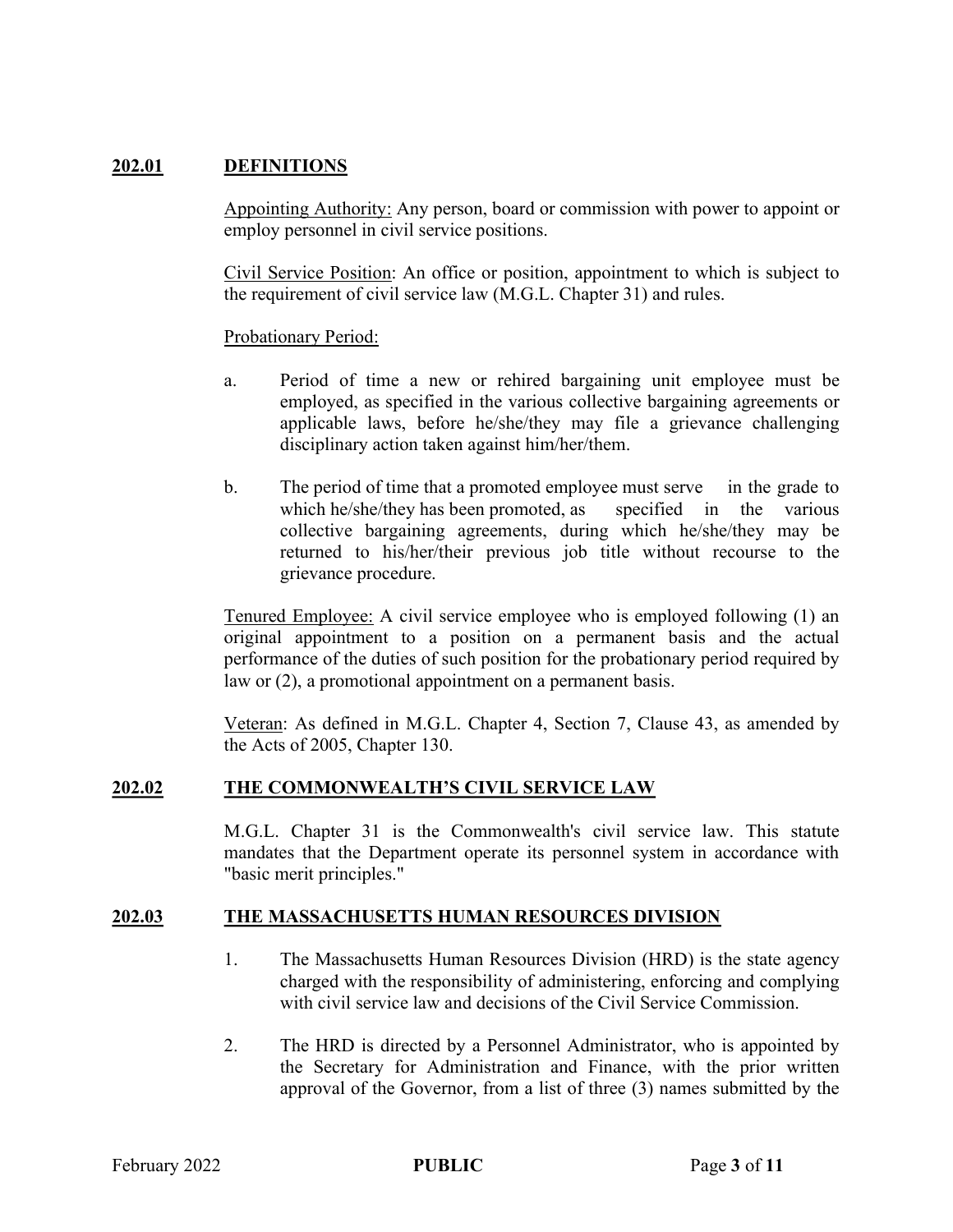majority vote of all members of the Civil Service Commission.

3. The Personnel Administrator has the authority, in accordance with M.G.L. Chapter 31, Section 3, to make and amend rules regulating the recruitment, selection, training and employment of persons for civil service positions.

#### 202.04 THE CIVIL SERVICE COMMISSION

- 1. The Civil Service Commission is a Commission within the Executive Office for Administration and Finance, not subject to its supervision or control, the powers and duties of which include, but are not limited to, the following:
	- a. To hear and decide appeals of disciplinary actions taken by the appointing authority against tenured employees in accordance with M.G.L. Chapter 31, Section 41.
	- b. To hear and decide appeals by persons aggrieved by any decision, action, or failure to act by the Personnel Administrator.
	- c. To hear and decide appeals concerning employee performance evaluations.
	- d. To recommend any proposed rule changes to the Personnel Administrator the Civil Service Commission feels would be consistent with basic merit principles outlined in M.G.L. Chapter 31, and would be in the public interest.
- 2. The Civil Service Commission is composed of five (5) members appointed by the Governor for a term of five (5) years. One (1) member must be a representative of labor and no more than three (3) members can be members of the same political party.

#### 202.05 CIVIL SERVICE EXAMINATIONS

1. The great majority of positions within the Department are subject to the Commonwealth's civil service law and requires the taking and passing of an examination in order for an individual to be employed in a position or to continue in the position. This necessitates an individual taking an examination for a position prior to being appointed to the position, or in some cases, being appointed on a provisional basis and taking an examination at a later date. In addition, civil service examinations serve as the basis on which promotions are made in the Department.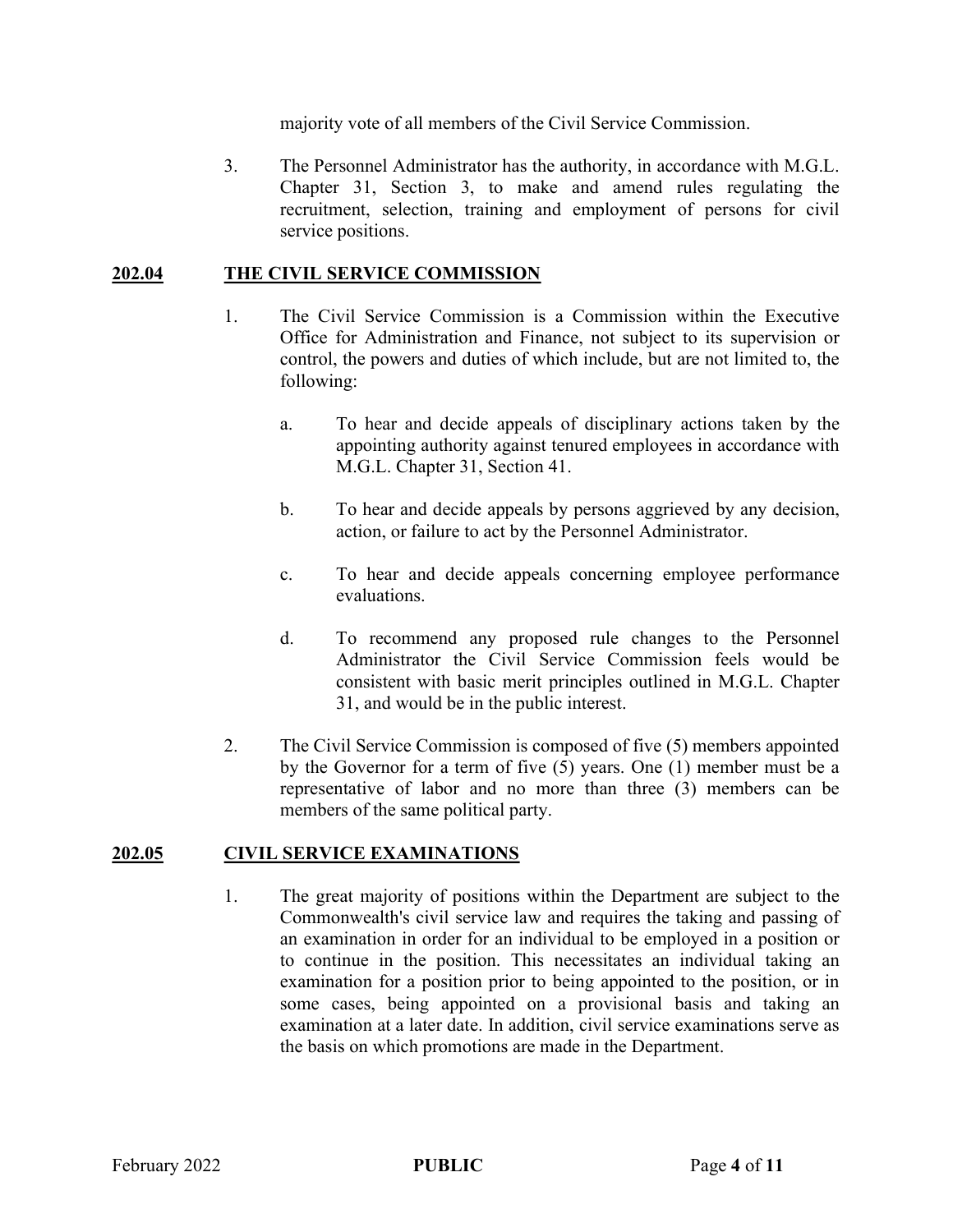- 2. The HRD is responsible for the administration of all examinations, but the Department may recommend the type of examinations to be given. However, final authority relative to the content of examinations rests with the HRD, which determines the scope, weights and passing requirements of examinations.
- 3. The two (2) most common types of civil service examinations administered by the HRD are as follows:
	- a. Open Competitive An examination open to anyone who meets the entrance requirements (education and/or experience) for the position as set forth in the HRD announcement of the examination. This type of examination is most frequently used for entry-level positions.
	- b. Departmental Promotional An examination open only to the employees of a specific state agency previously appointed or promoted from a civil service list resulting from an earlier examination and having continued to work in said agency for at least one (1) full year as of the date of the examination, and who meet any other eligibility criteria as specified in the HRD announcement of the examination. This is the most frequently used type of examination for promotions.
- 4. Within seven (7) days after an examination is given, an applicant may appeal to the Personnel Administrator to review the examination to determine whether or not it was a fair test of the applicant's ability. Within seventeen (17) days after the date of mailing the notification of the examination results, an applicant may request the Personnel Administrator to conduct one (1) or more of the following reviews relating to an examination: (1) a review of the marking of the applicant's answers to essay and multiple choice questions; (2) a review of the marking of the applicant's training and experience; (3) a review of a finding by the Personnel Administrator that the applicant did not meet the entrance requirements for the examination; provided, however, that the Personnel Administrator may deny such request in the case of a competitive examination for original appointment if, at the time such request is made, the Personnel Administrator is currently accepting applications for a subsequent examination of the same type for the same position.
- 5. Upon completion of this review process, an eligible list is established which remains active until a new list is established, or until the Personnel Administrator revokes the list for the purpose of effectively maintaining the merit system. The Department is required to make appointments or promotions from certifications from said eligible list. (see 103 DOC 202.06)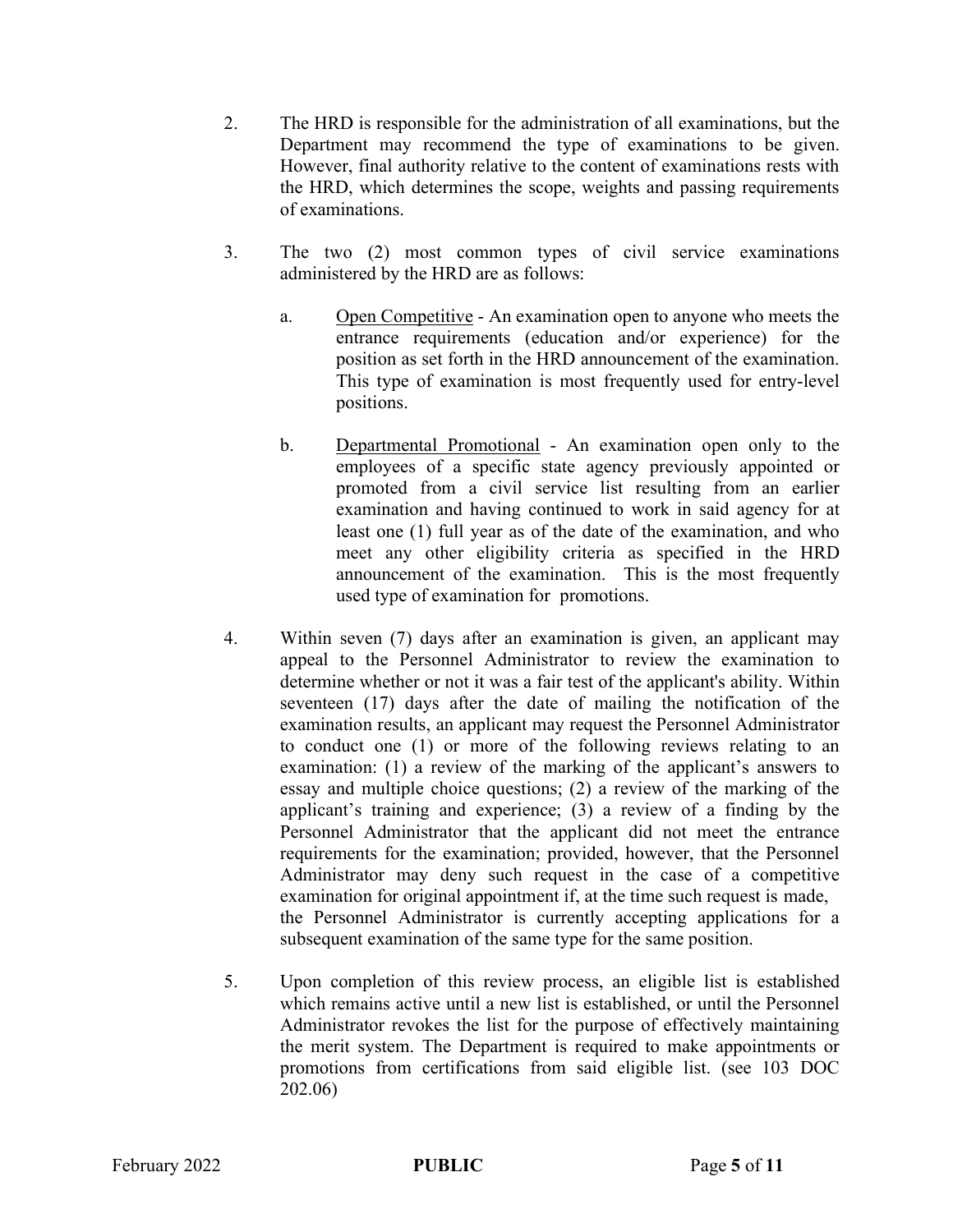NOTE: On many occasions both a Department promotion and an open competitive examination are held for the same position. In a situation such as this the Department is required to first use the promotional list.

#### 202.06 THE EXAMINATION PROCESS

- 1. The following procedures shall be utilized by an employee to apply for and take a civil service examination:
	- a. The employee should read the official Department bulletin boards on a regular basis, as this is where HRD examination announcements are posted.
	- b. When the employee sees an announcement posted for an examination for which the employee is qualified, the employee may apply on-line at the Human Resources Division website: https://www.mass.gov/civilservice up until midnight on the exam's last day to file or obtain an application for the examination (HRD Application Identification Sheet) from the Department's Division of Human Resources. The form should be completed and mailed (certified mail return receipt requested is strongly recommended), or brought in person to the Massachusetts Human Resources Division, One Ashburton Place, Room 301, Boston, MA 02108. If an application is sent by mail, the examination announcement number should be written in the lower left hand corner of the envelope to ensure timely processing.

In addition, the employee should be aware of the following points with regard to this step in the process:

- i. The employee must assume full responsibility for properly filling out the application to include applying for the correct type of examination (i.e.: open or promotional). Questions regarding the correct type of examination should be directed to the Department Division of Human Resources.
- ii. The application fee must be in the form of a money order made payable to the Commonwealth of Massachusetts. The employee's social security number and examination announcement number should be written on the front of the money order. Payments by Master Card and VISA are also accepted when applying via the web site or in person. NO CASH OR PERSONAL CHECK. There shall be NO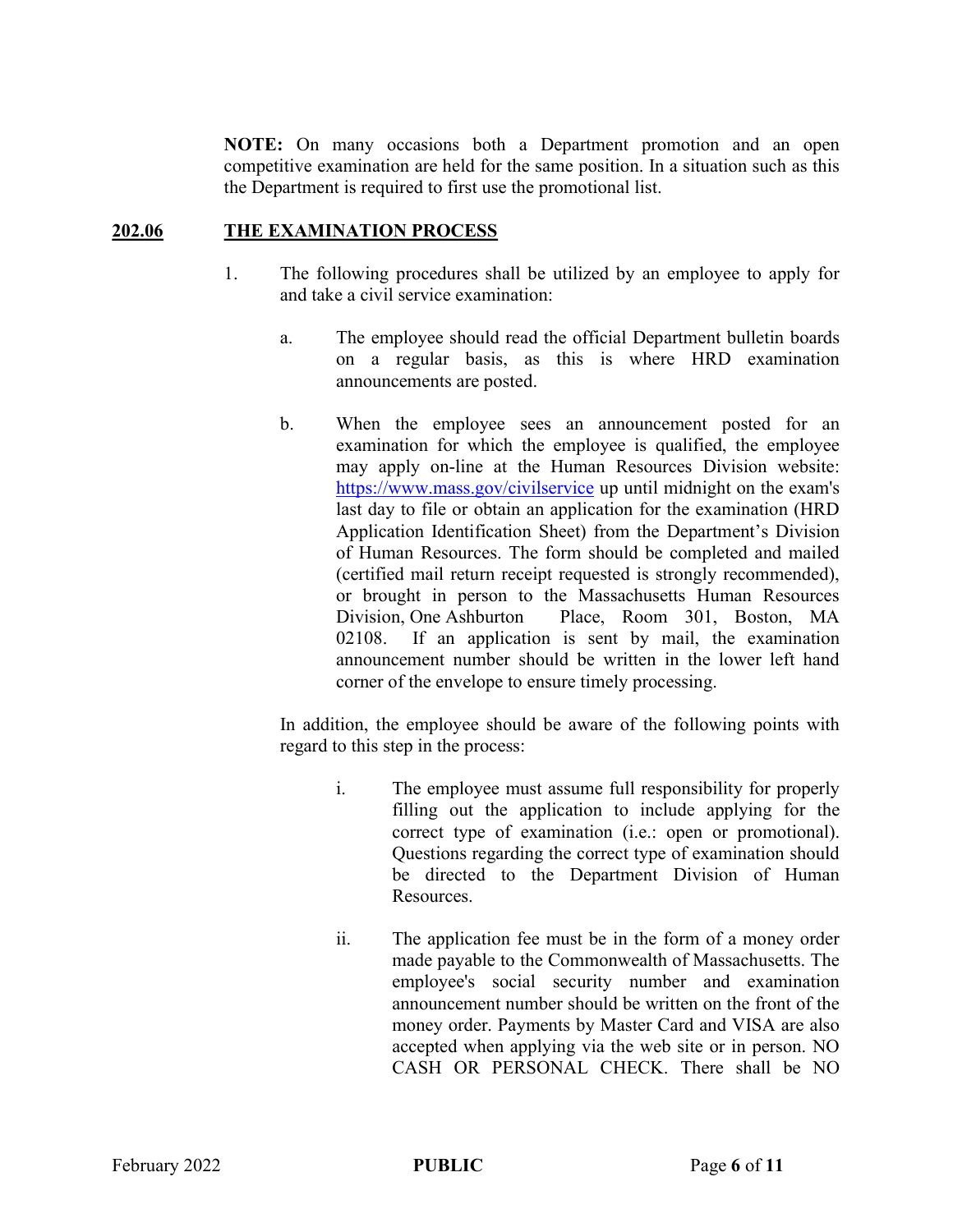REFUNDS of the examination-processing fee unless the examination is cancelled by HRD.

- iii. The last date for filing applications for open competitive and Department promotional examinations is set forth on the test announcements. Exam applications may be processed on-line at the HRD website up until midnight on the last day to file or paper applications MUST be received in HRD by 5:00 p.m. on the last day to file or be postmarked by midnight on the last day to file.
- iv. An applicant's address is recorded in the computer from the application. This address is used for all correspondence concerning examinations, eligible list standing and interview notices. It is essential that applicants advise the HRD of any changes in address.

NOTE: Under certain circumstances an employee may seek a waiver of the application fee. To do so, the employee must submit a completed Request for Waiver of Examination Application Fee (see Attachment #1), which may be obtained from the Department's Division of Human Resources.

- c. The employee should report to the designated location to take the examination per the Notice to Appear received from the HRD approximately two (2) weeks before the examination date. If said notice is not received within five (5) days before the examination date, the employee should contact the HRD at (617) 727-3777, extension 71355 and leave his/her/their name, social security number and day and evening telephone numbers. Employees may also log on the HRD Civil Service site (http://www.mass.gov/civilservice) to get a copy of the notice to appear form.
- 2. Approximately thirty (30) days after an individual takes an examination, he/she/they will receive a score. About sixty (60) days after the examination is held an eligible list shall be established by the HRD and the certification process can commence.
- 3. It should be noted that the foregoing applies only to those position titles for which there is an examination. There are certain groups of positions, such as the following, for which no written examination is given:
	- a. Management positions MV through MXII. Said positions are not subject to M.G.L. Chapter 31.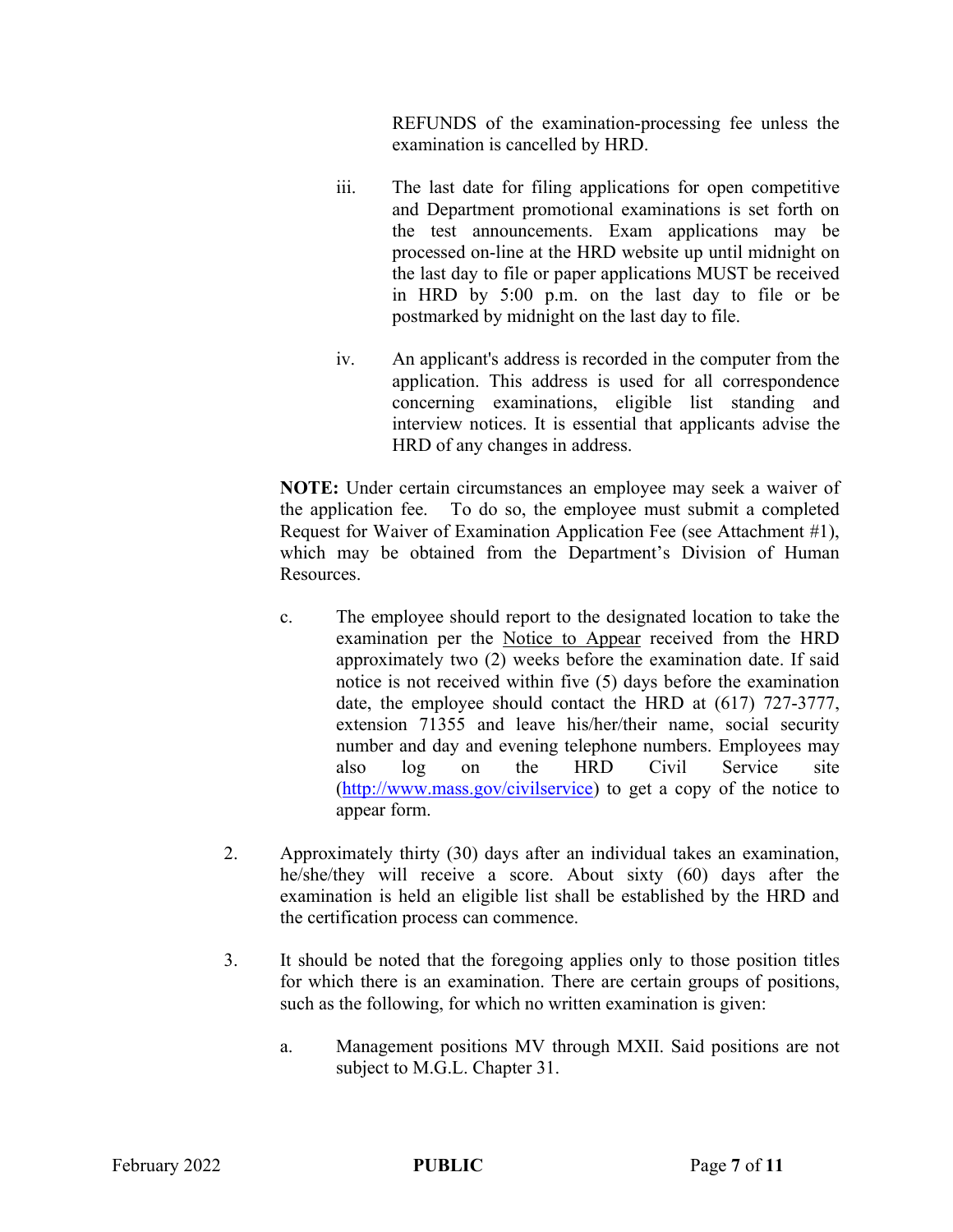- b. The position of Institution School Teacher. Each individual in this title is appointed on the basis of his/her/their educational background and possession of a current Massachusetts Teaching Certificate. However, those that are appointed must serve a three (3) year probationary period.
- 4. In accordance with the provisions of M.G.L. Chapter 31, Section 31, an appointing authority, such as the Commissioner of Correction, may make an emergency appointment to a civil service position for not more than thirty (30) working days during a sixty (60) day period. Such appointment shall be made only when the circumstances requiring it could not have been foreseen and when public business would be seriously impeded by the time lapse incident to the normal appointment process. An emergency appointment may, upon the written request of the appointing authority and the consent of the Personnel Administrator, be renewed for an additional thirty (30) working days.

## 202.07 THE CERTIFICATION PROCESS

- 1. The certification process begins after the examination process outlined in 103 DOC 202.06 is completed. A certification is a portion of, or in some cases an entire eligible list, for a specific position title in a particular geographic location of the Commonwealth. This certification is forwarded by the HRD to an interviewer designated by the Department, to fill specific vacancies. The number of names appearing on a certification will vary depending on the number of vacancies to be filled.
- 2. The HRD notifies each person whose name appears on a certification to report on or before a specific date to the designated interviewer. Each reporting individual signs the certification indicating whether he/she/they will accept appointment.
- 3. Once the closing date arrives, as specified by the HRD, the interview and selection process can be completed. It should be noted that selections of individuals for appointment must be made in accordance with Personnel Administration Rule PAR.09 (e.g.: when the number of appointments to be made is one (1), the appointing authority may appoint only from among the first three (3) persons willing to accept appointment).

#### 202.08 PROBATIONARY PERIODS

All employees, with the exception of Industrial Instructors and Recreation Officers (serve six (6) months), receiving a permanent appointment after certification shall serve a nine (9) month probationary period in accordance with M.G.L. Chapter 31, Section 34. Correction Officers I shall serve a nine (9) month probationary period in accordance with M.G.L. Chapter 125, Section 9. These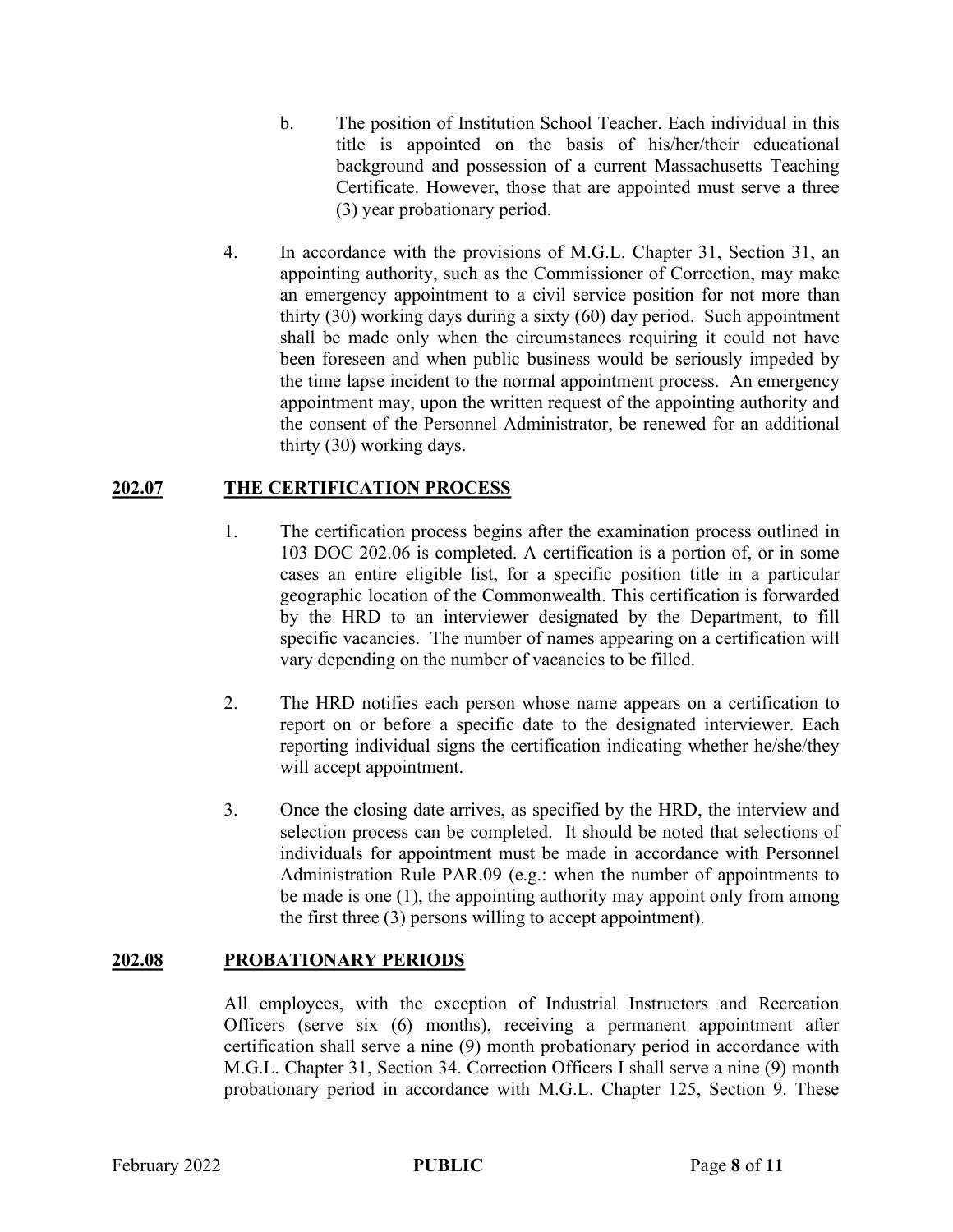probationary periods are exclusive of the probationary periods provided for under the grievance procedure in the various collective bargaining agreements.

#### 202.09 VETERANS PREFERENCE

The Commonwealth's civil service law provides the following types of preference for veterans in employment:

- 1. The names of persons who pass examinations for original appointment are placed on eligible lists in the following order:
	- a. Disabled veterans, in order of their examination score;
	- b. Veterans, in order of their examination score;
	- c. The spouse or single parent of veterans who were killed in action or died from a service connected disability incurred in wartime service, in the order of their examination score;
	- d. All others in order of their examination score.

NOTE: The foregoing placement on an eligible list does not guarantee the appointment of a veteran. It is only a priority ranking of individuals on an eligible list. Furthermore, it does not apply to eligible lists established as a result of promotional examinations. Veterans receive two (2) points added to the scores they receive on promotional examinations.

- 2. The names of individuals that apply for positions in the Labor Service of the Commonwealth are registered and placed, in the order of the dates on which they file their applications, on the registers for the titles for which they apply and qualify. The names of veterans who apply for positions in the Labor Service are placed on the registers ahead of the names of all other persons no matter when they file their applications. There is no distinction between a veteran and a disabled veteran in the Labor Service.
- 3. After deciding to make a provisional appointment, an appointing authority, pursuant to M.G.L. Chapter 31 Section 26, shall appoint a veteran. The appointing authority must obtain from the Personnel Administrator a list of all veterans who have filed, within the last twelve (12) months, applications (Form 82, Veteran's Application for Provisional Appointment) for the kind of work called for by such appointment. After receiving a list of veterans the appointing authority shall mail a notice of the vacancy to each such veteran on the list. An appointing authority may select a qualified non-veteran after determining that no veteran is qualified for or willing to accept appointment. The term "qualified" means that the person meets the minimum qualifications or entrance requirements, if any,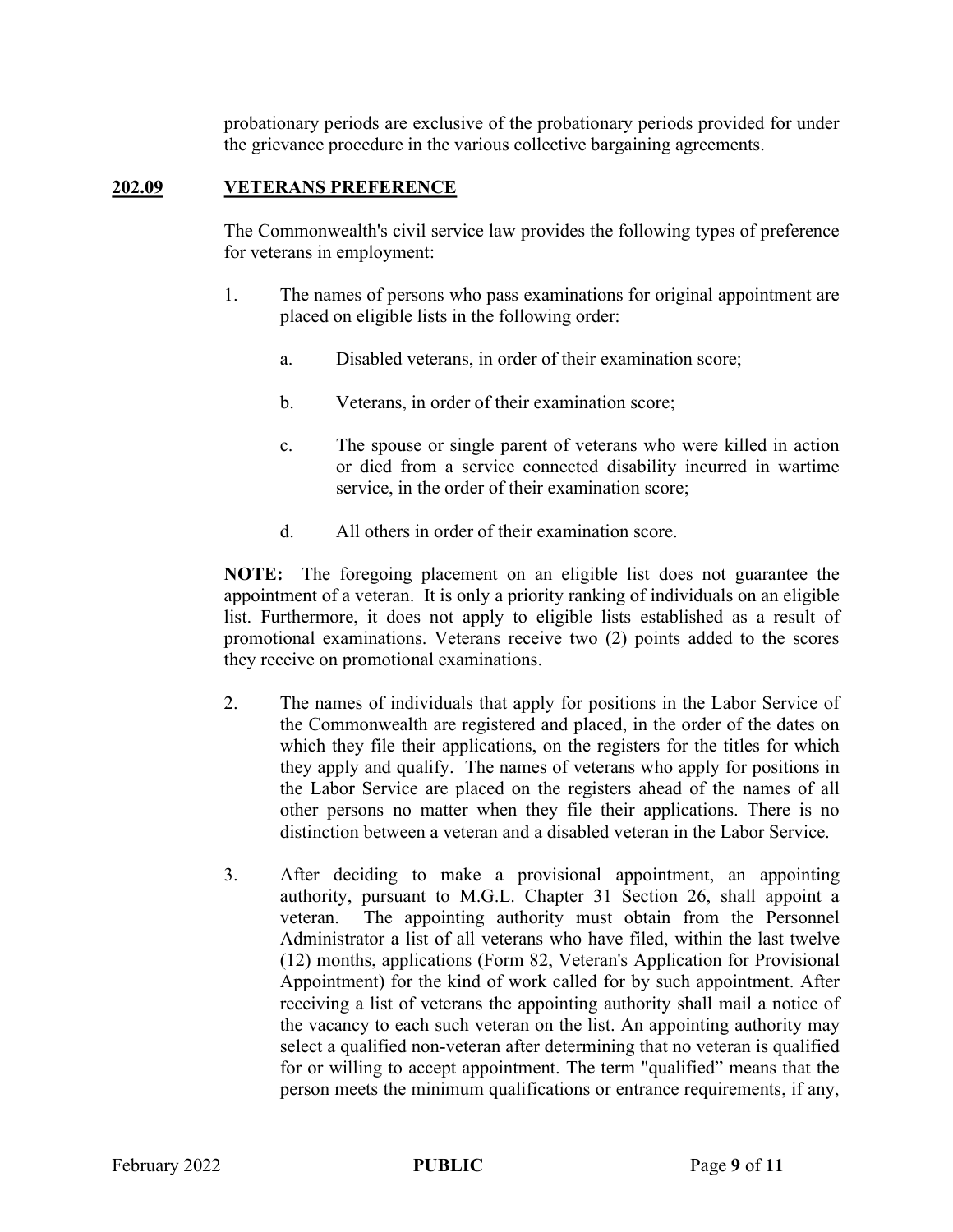for the position. The word "qualified" in this law does not mean "best or most qualified." Personnel Memorandum 79-8, Civil Service Law and Procedures Relative to Provisional Appointments and Veterans, should be consulted for additional information.

NOTE: The foregoing preference applies only to original appointments, not to provisional promotions.

4. In the event that there is a reduction in force, disabled veterans shall be retained in employment in preference to all other persons, including veterans.